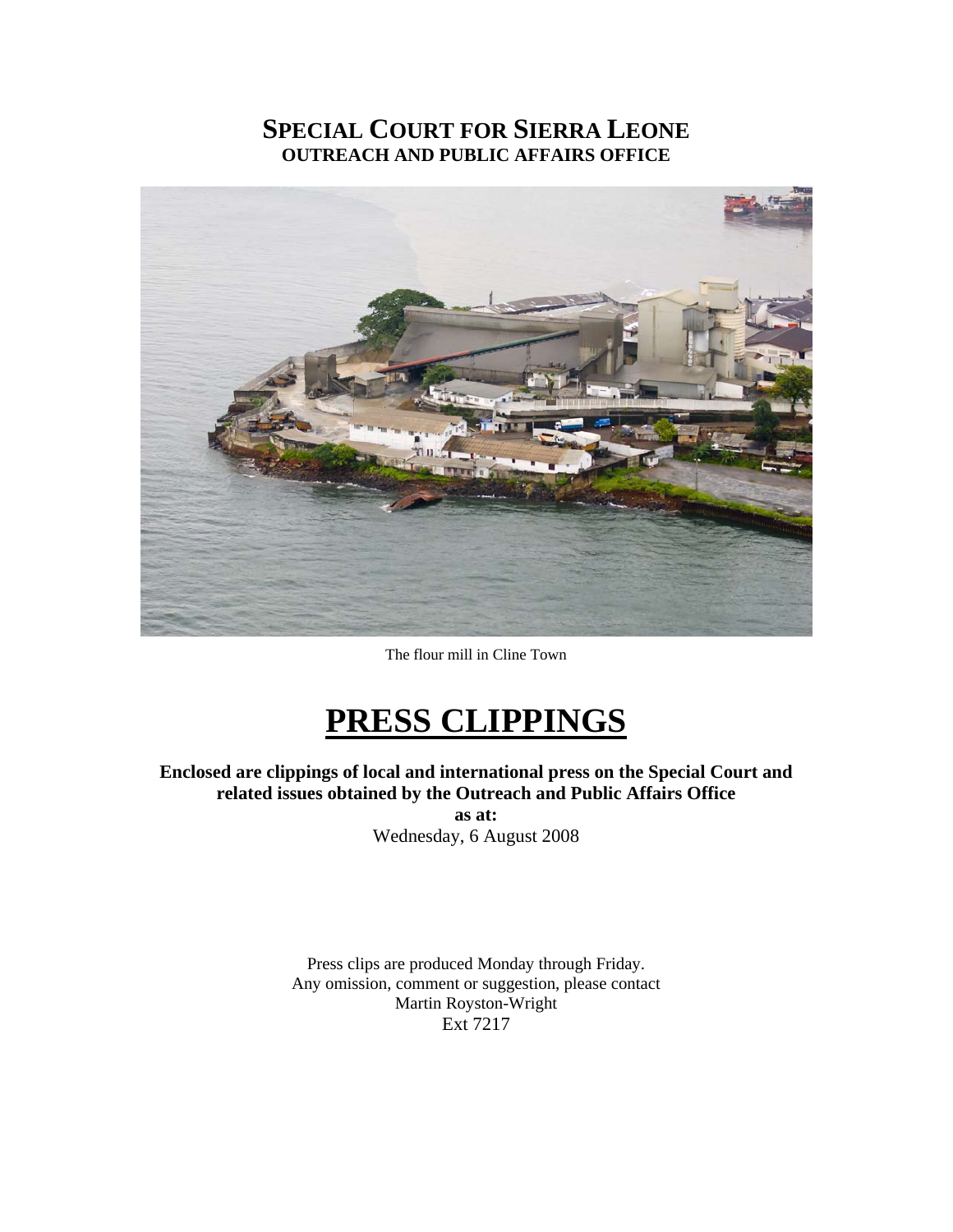| <b>Local News</b>                                                |           |
|------------------------------------------------------------------|-----------|
| Closing Arguments Conclude in RUF Trial / SCSL                   | Page 3    |
| RUF Trial Enters Final Phase / Cotton Tree News                  | Page 4    |
| CGG Launches Human Right Hand Book / Cotton Tree News            | Page 5    |
| <b>International News</b>                                        |           |
| Closing Arguments Conclude in RUF Trial / Patriotic Vanguard     | Page 6    |
| UNMIL Public Information Office Complete Media Summaries / UNMIL | Pages 7-9 |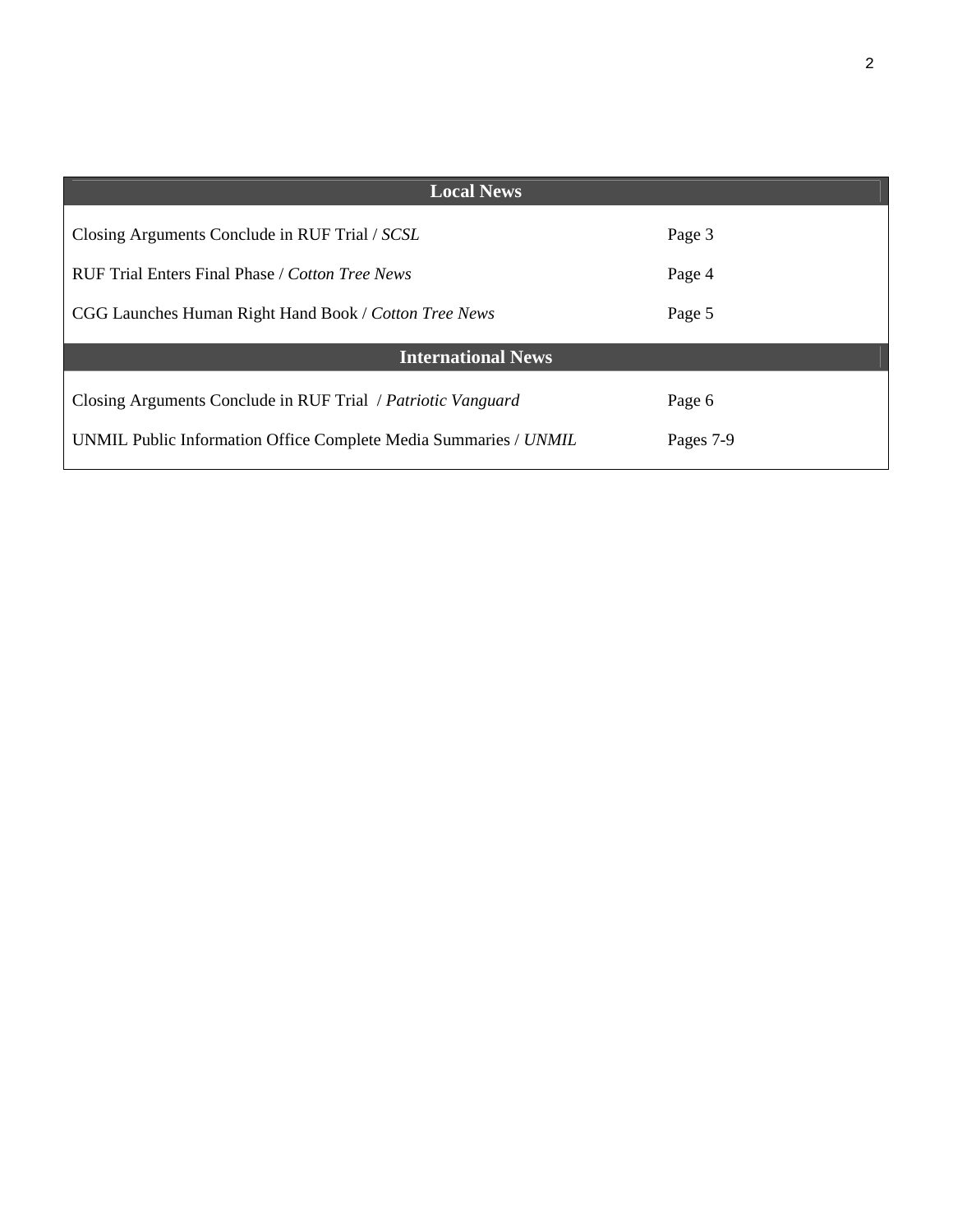

# **Special Court for Sierra Leone**

Outreach and Public Affairs Office

# **PRESS RELEASE**

**Freetown, Sierra Leone, 5 August 2008** 

## **Closing Arguments Conclude in RUF Trial**

The Judges of Trial Chamber I heard closing arguments Monday and Tuesday in the trial of three former leaders of Sierra Leone's Revolutionary United Front (RUF). In two days of submissions, lawyers for the Prosecution and for the Accused – Issa Sesay, Morris Kallon and Augustine Gbao – made presentations to the Court and answered questions relating to evidence presented in the trial, and to the application of law.

During the trial, which opened in Freetown on 5 July 2004, the Judges heard evidence from 85 witnesses called by the Prosecution and an equal number called by the Defence. The final witness testified on 25 June 2008 as the Defence case came to an end.

Deputy Registrar Binta Mansaray hailed the closing arguments as a "significant milestone" for the Special Court as it works to complete its mandate.

"It has been a long process to get to where we are today, but the fact that the closing arguments took place on schedule marks an important step in the life of the Court", Ms. Mansaray said. "By showing that justice can be delivered on time and in accordance with the highest standards of international law, we will not only have lived up to our mandate, but we will also have left a legacy in law for the people of Sierra Leone".

The Judges will now retire to consider their Judgment in the case. A Trial Judgment is expected later this year.

The RUF trial is the last of three Special Court trials held in Freetown. The trials of three former members of the Armed Forces Revolutionary Council (AFRC) and two members of the Civil Defence Forces (CDF) are complete, including sentencing and appeals.

The Special Court's trial of former Liberian President Charles Taylor is continuing in The Hague. Since it got underway in January, the Court has heard testimony from 35 Prosecution witnesses.

## #END

The Special Court is an independent tribunal established jointly by the United Nations and the Government of Sierra Leone. It is mandated to bring to justice those who bear the greatest responsibility for atrocities committed in Sierra Leone after 30 November 1996.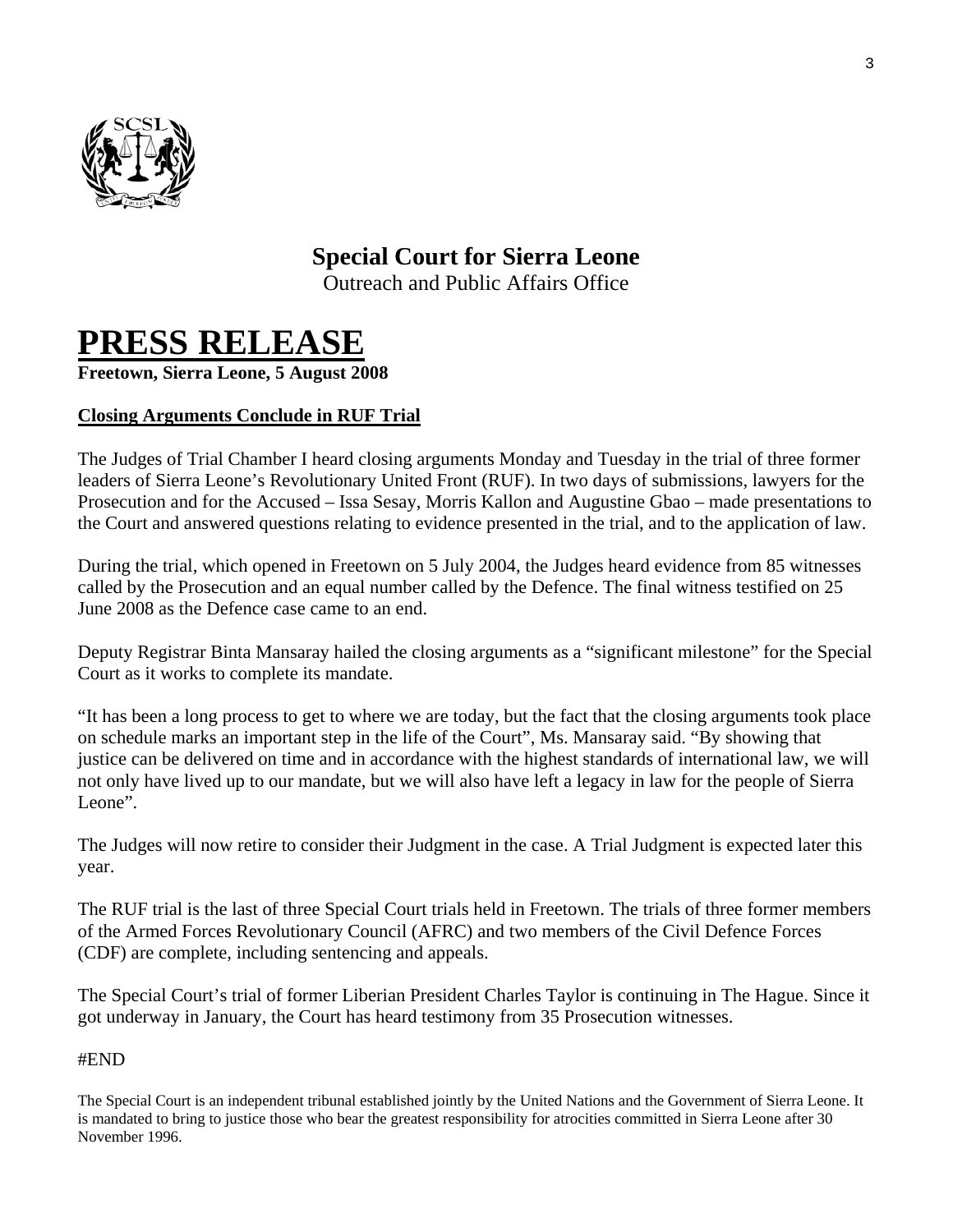# Cotton Tree News

Tuesday, 5 August 2008

### **RUF Trial enters final phase**

#### Written by Ndeamoh Mansaray

Trial Chamber one of the Special Court for Sierra Leone began hearings on the argument between the prosecution and the defense teams in the RUF case in Freetown. This is the final argument which will take the chamber to its judgment later this year. In his argument, Peter Harrison of the prosecution team addressed a number of issues raised in the final trial briefs of the defense regarding allegations made by the prosecution against their clients in the respective fifteen count charges. Among the issues addressed were the issue of joint criminal enterprise, pillage and the use of child soldiers. The defense began their argument on behalf of the first accused Issa Sesay. Lead Counsel Wayne Jordash argued that the prosecution cannot prove their case in relation to his client's direct participation in the alleged crimes and also for command responsibility. The RUF case opened in Freetown on the fifth of July 2004. The accused persons were indicted on fifteen count charges for various war crimes and crimes against humanity.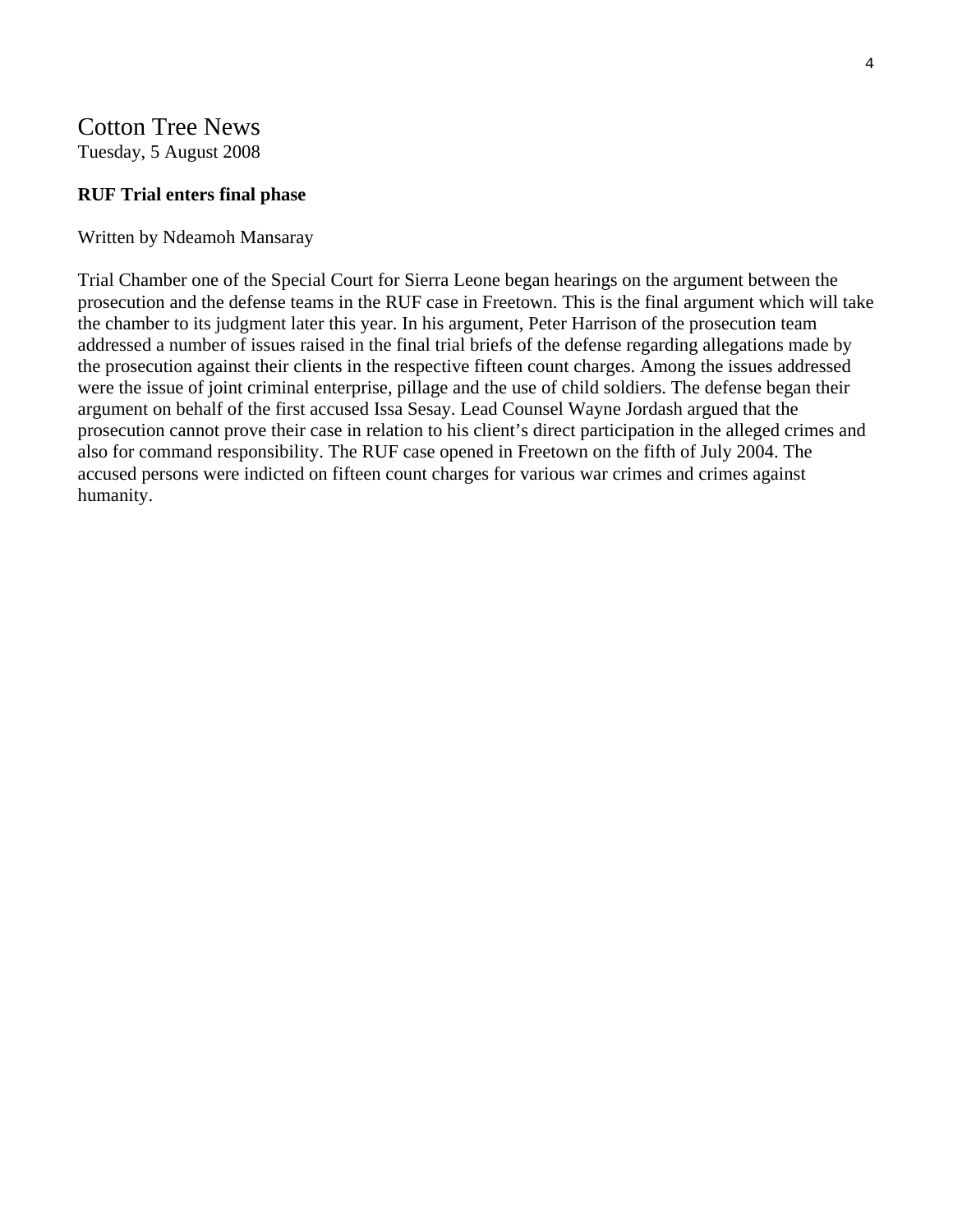## Cotton Tree News

Tuesday, 5 August 2008

#### **CGG launches human right hand book**

Written by Bassie B Kanu

A Hand Book on Human Rights Treaties has been launched in Freetown The book was compiled by the Campaign for Good Governance with funding from the Justice Sector Development Program. The book is titled 'An analysis of Basic Human Rights Documents Applicable in Sierra Leone'. Monica Timbo, Program Officer of Campaign for Good Governance in Freetown told CTN that the Handbook was meant to inform the government about regional and international human rights treaties the country had signed over the years but are yet to be ratified. Mrs. Timbo added that the book would remind the government of its human rights obligations. Jamesina King, Chairman of the Human Right Commission of Sierra Leone launched the book said the book was important instrument for the promotion and protection of human rights in the country.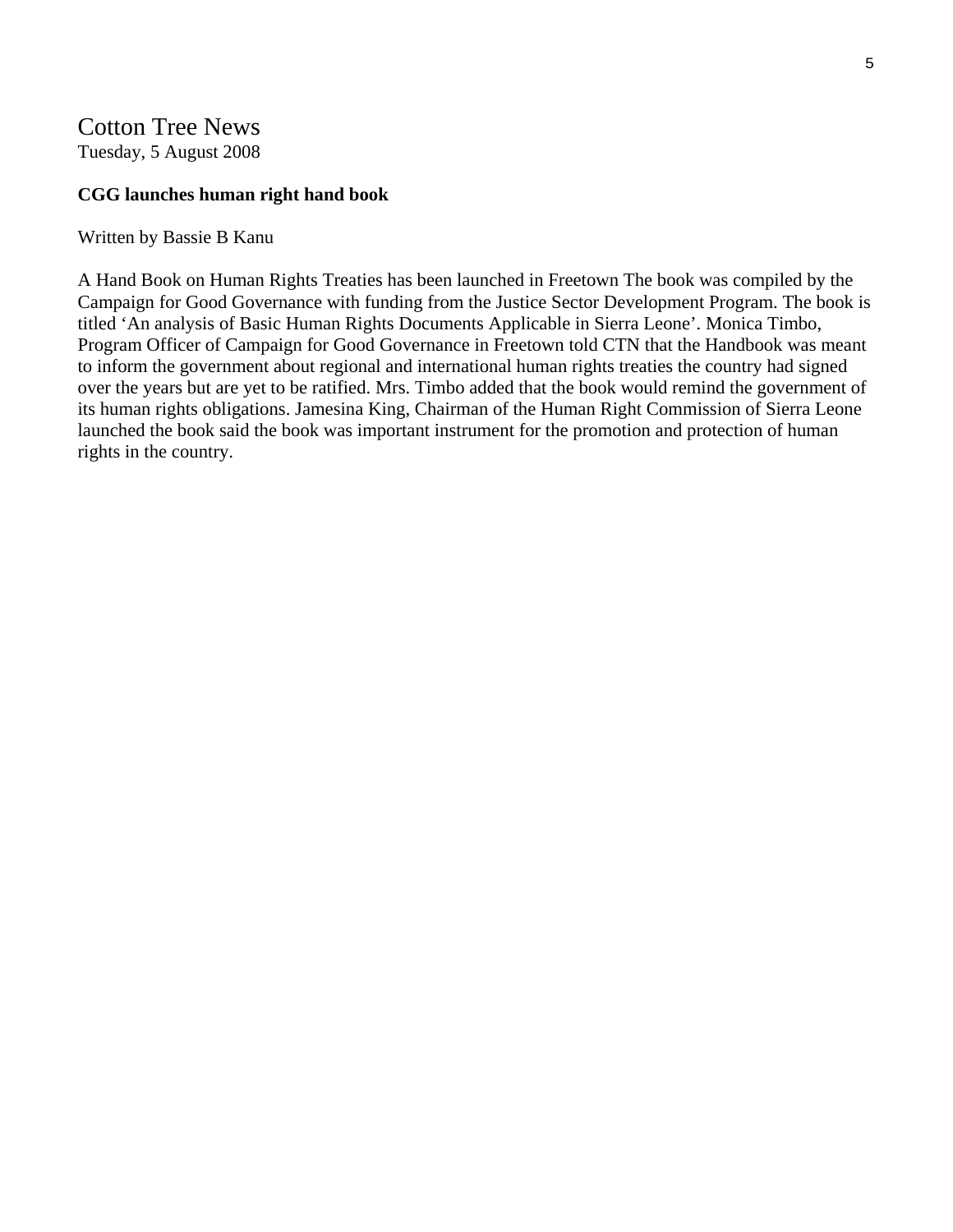## Patriotic Vanguard

Tuesday, 4 August 2008

### **Closing Arguments Conclude in RUF Trial**

#### - Tuesday 5 August 2008.

The Judges of Trial Chamber I heard closing arguments Monday and Tuesday in the trial of three former leaders of Sierra Leone's Revolutionary United Front (RUF). In two days of submissions, lawyers for the Prosecution and for the Accused - Issa Sesay, Morris Kallon and Augustine Gbao - made presentations to the Court and answered questions relating to evidence presented in the trial, and to the application of law.

During the trial, which opened in Freetown on 5 July 2004, the Judges heard evidence from 85 witnesses called by the Prosecution and an equal number called by the Defence. The final witness testified on 25 June 2008 as the Defence case came to an end.

Deputy Registrar Binta Mansaray hailed the closing arguments as a "significant milestone" for the Special Court as it works to complete its mandate.

"It has been a long process to get to where we are today, but the fact that the closing arguments took place on schedule marks an important step in the life of the Court", Ms. Mansaray said. "By showing that justice can be delivered on time and in accordance with the highest standards of international law, we will not only have lived up to our mandate, but we will also have left a legacy in law for the people of Sierra Leone".

The Judges will now retire to consider their Judgment in the case. A Trial Judgment is expected later this year.

The RUF trial is the last of three Special Court trials held in Freetown. The trials of three former members of the Armed Forces Revolutionary Council (AFRC) and two members of the Civil Defence Forces (CDF) are complete, including sentencing and appeals.

The Special Court's trial of former Liberian President Charles Taylor is continuing in The Hague. Since it got underway in January, the Court has heard testimony from 35 Prosecution witnesses.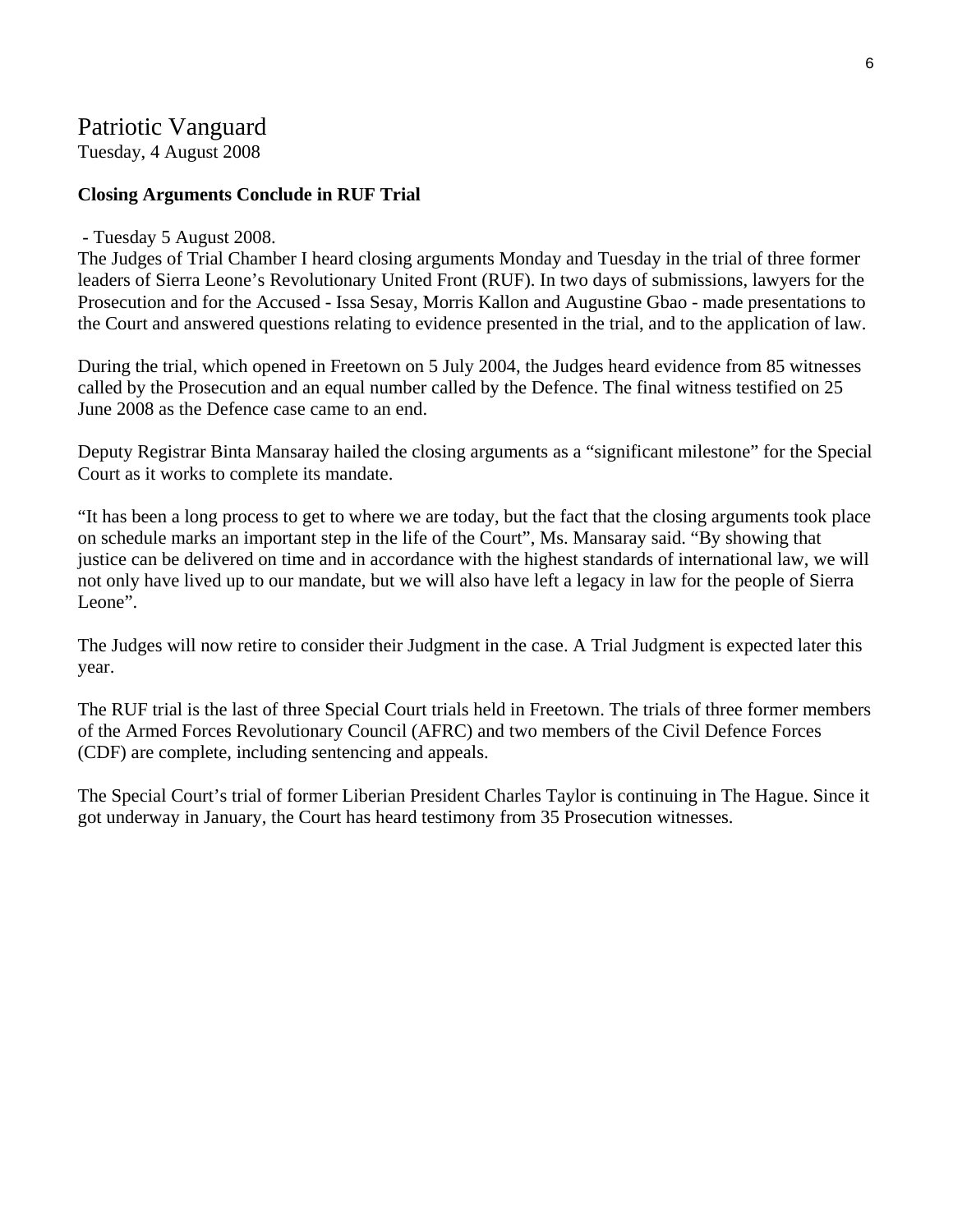

United Nations Mission in Liberia (UNMIL)

## **UNMIL Public Information Office Complete Media Summaries 5 August 2008**

*[The media summaries and press clips do not necessarily represent the views of UNMIL.]* 

#### **Newspaper Summary**

#### **President Sirleaf Makes New Appointments in Government**

(Daily Observer, Heritage, The Analyst, New Democrat, The Inquirer, The News, National Chronicle)

- The media reports that President Ellen Johnson Sirleaf has made new appointments in government affecting the Ministries of Finance, Planning, and State without Portfolio. Budget Director, Mr. Augustine K. Ngafuan has been named Minister of Finance; former Deputy Chief of Staff for Public Affairs at the Ministry of State, Mr. Amara M. Konneh, Minister of Planning and Economic Affairs; and Mr. Natty B. Davis, Coordinator and Head of the Liberia Reconstruction and Development Committee, Minister of State without Portfolio. According to an Executive Mansion release, the President also named Dr. Amos C. Sawyer, Chairman of the Governance Commission and Ambassador Nathaniel Barnes, Ambassador Extraordinary and Plenipotentiary to the United States of America. The appointments are subject to confirmation by the Liberian senate.
- Meanwhile, Madam Betty J. Saway has been reappointed member of the Board of Governors of the Central Bank of Liberia by the President.

#### **Senate due to Debate Fate of Embattled President Pro-Tempore Tuesday**

(The Parrot, National Chronicle, New Democrat, Heritage, The Analyst, Daily Observer)

- The President Pro Tempore of the Senate, Isaac Nyenabo, was due to be debated by the plenary of the Senate today, Tuesday.
- Twenty one Senators recently signed a resolution to remove Pro-temp Nyenabo for what they termed gross "administrative ineptitude". But their plan was not affected during last Thursday's session, thus leaving Senator Nyenabo space to escape removal as planned by aggrieved members of the upper house of the Liberian legislature.
- The media suspects that Sinoe County Senior Senator Mabutu Nyepan is the ring leader for those fronting for the removal of the President Pro Tempore. Senator Nyenpan, according to a number of radio stations, said the removal of their leader was irreversible and that crafters of the resolution remain resolute, assuring that Nyenabo would be accorded due process.
- The Senate is composed of 30 Senators and requires two thirds majority to effect such action. Star Radio, Truth FM, and ELBC said those pushing for the removal of Nyenabo said four of their colleagues have withdrawn from the petition.
- Even though the disgruntled senators cited "administrative ineptitude" as a reason for wanting to remove their leader, most media perceived that the action is based on the constant accusations that Nyenabo reduced himself to a confidant of President Ellen Johnson and was taking orders from the executive and reducing the Senate to perform at the will of the third Branch of Government.

#### **Justice Minter Orders Police to Re-arrest Two Murder Suspects**

(Heritage)

• The Minister of Justice, Cllr. Philip Banks has instructed the Liberia National Police to immediately re-arrest the two individuals allegedly linked to the killing of Alexander Konuwa on July 26. According to a press release, Minister Banks gave the order yesterday based on information that the two named only as Playboy and Patrick who were detained at the Jacob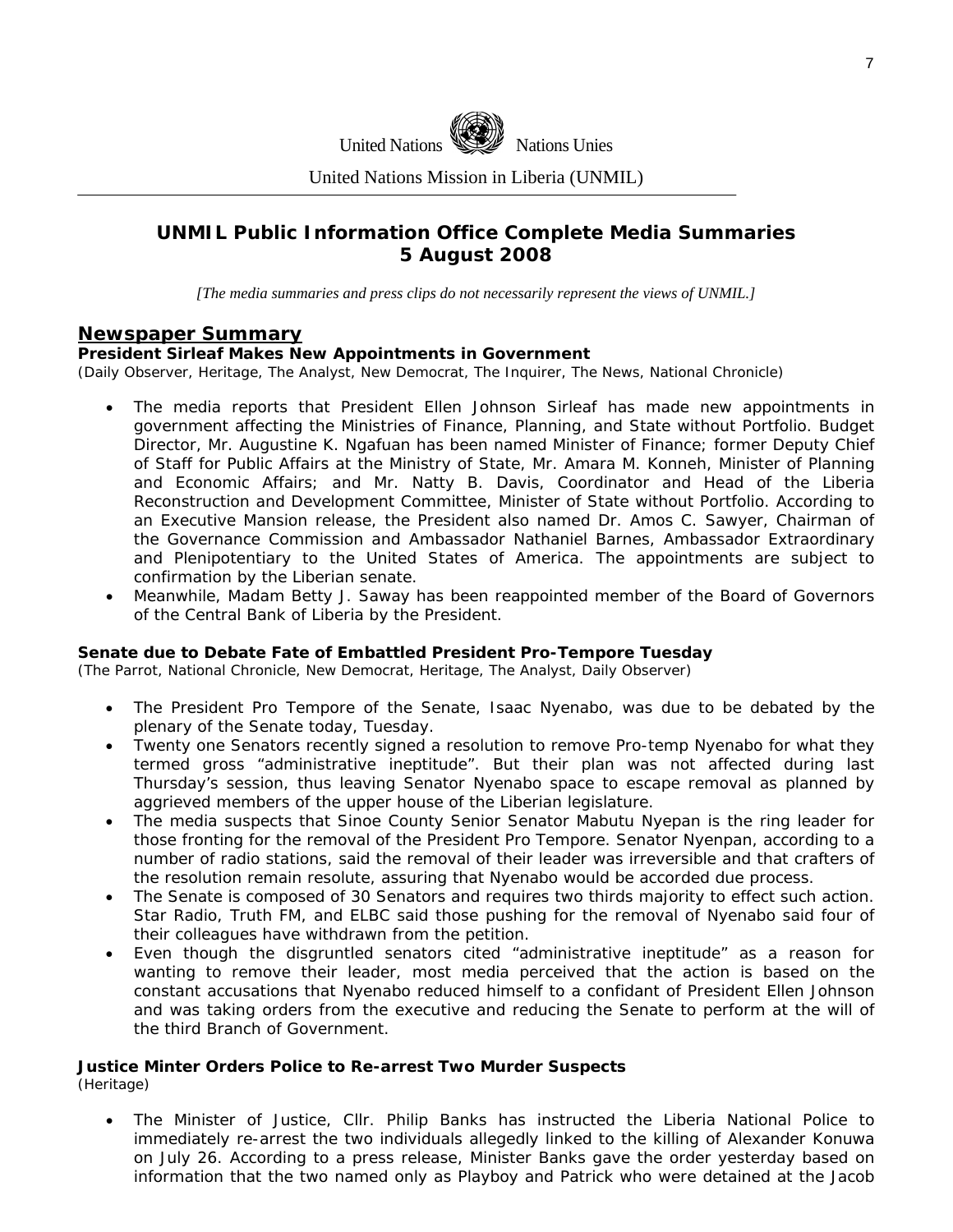Town Police Depot are no longer in detention. According to the release one of the suspects was allegedly released to his mother, while the other has escaped from prison.

• The Justice Ministry statement comes after students of the Senior Class of the Cavalry Temple Assemblies of God School in Paynesville staged a sit-in before the Justice Ministry demanding justice in the death of their colleague. Meanwhile, the Justice Ministry has informed the family that government will take action to ensure that the issue is properly handled and that perpetrators are brought to justice.

#### **National Budget Finally Gets Legislative Approval**

(The Inquirer, New Democrat, Heritage, The News, Daily Observer, The Analyst)

• The 2008/2009 draft Fiscal Budget of over US\$297 million has been passed by the National Legislature. The budget was passed yesterday following the Senate's concurrence with the House of Representatives in a special session. Last Thursday, the House of Representatives approved the budget with an additional US\$21 million. The initial budget was US\$276 million. The New Democrat reports that several Senators who endorsed the budget say they were under pressure to pass it against their will, claiming some appropriations were improper. Meanwhile, the budget is expected to be sent to President Ellen Johnson Sirleaf for approval

#### **Hundreds Grace TRC Public Hearings as Long-time Political Activists Testify**

The Inquirer, New Democrat, National Chronicle, The News, Daily Observer, The Analyst

- The Daily Observer reports that hundreds of citizens and foreign residents on Monday, August 4, 2008, got attracted to the public hearings of the Truth and Reconciliation Commission (TRC) in Monrovia when some of the nation's long-term political activists appeared before the Commission.
- The Leader of the Alliance of Peace and Democracy, Dr Togbah Nah Tipoteh and the former Secretary General of the Progressive Alliance of Liberia (PAL), Oscar J. Quiah gave testimonies of their respective roles in the struggle for peace, democracy and economic empowerment of the Liberian people over the years.
- The Parrot, Analyst, Daily Observer and National Chronicle newspapers report that Mr. Quiah in his testimonies said among other things that the "Rice Riot" of 1979 was not a riot but a peaceful demonstration that went awry. He dismissed the notion that civilian members of the People Redemption Council (PRC) had an input in the execution of 13 former officials of the Tolbert Government.
- The News, Inquirer and New Democrat newspapers quoted Dr. Tipoteh as saying that he played a major role in thwarting the extradition of Mr. Taylor, especially when the Government of Liberia under the regime of Samuel Doe requested Taylor for prosecution. Meanwhile, The National Chronicle reports that both men were apologetic about any wrongs they may have committed against anyone.

#### **US\$7 Million Estimated to Renovate Executive Mansion**

(Daily Observer, The Analyst)

- At least US\$7 million has been estimated for the renovation work on the Executive Mansion two years after fire ripped through the fourth floor the building. Presidential Press Secretary, Cyrus Wleh Badio told reporters Monday that the work is being supervised by the Milton and Richards Architecture Firm.
- "The firm has sub-leased certain aspects of the renovation work to other local construction companies including the Liberian-owned, W.R. Maintenance and Janitorial Services located in Sinkor." According to Badio, the company is the same company contracted to give the Mansion a facelift during the visit to Liberia of US President George W. Bush.
- "The present renovation is an extension of the work the company began prior to the visit of President Bush," the Press Secretary told reporters. "The services of other qualified companies would be sought as renovation work on the Executive Mansion progresses." Fire broke out at the mansion during celebrations marking the 159th Independence anniversary in